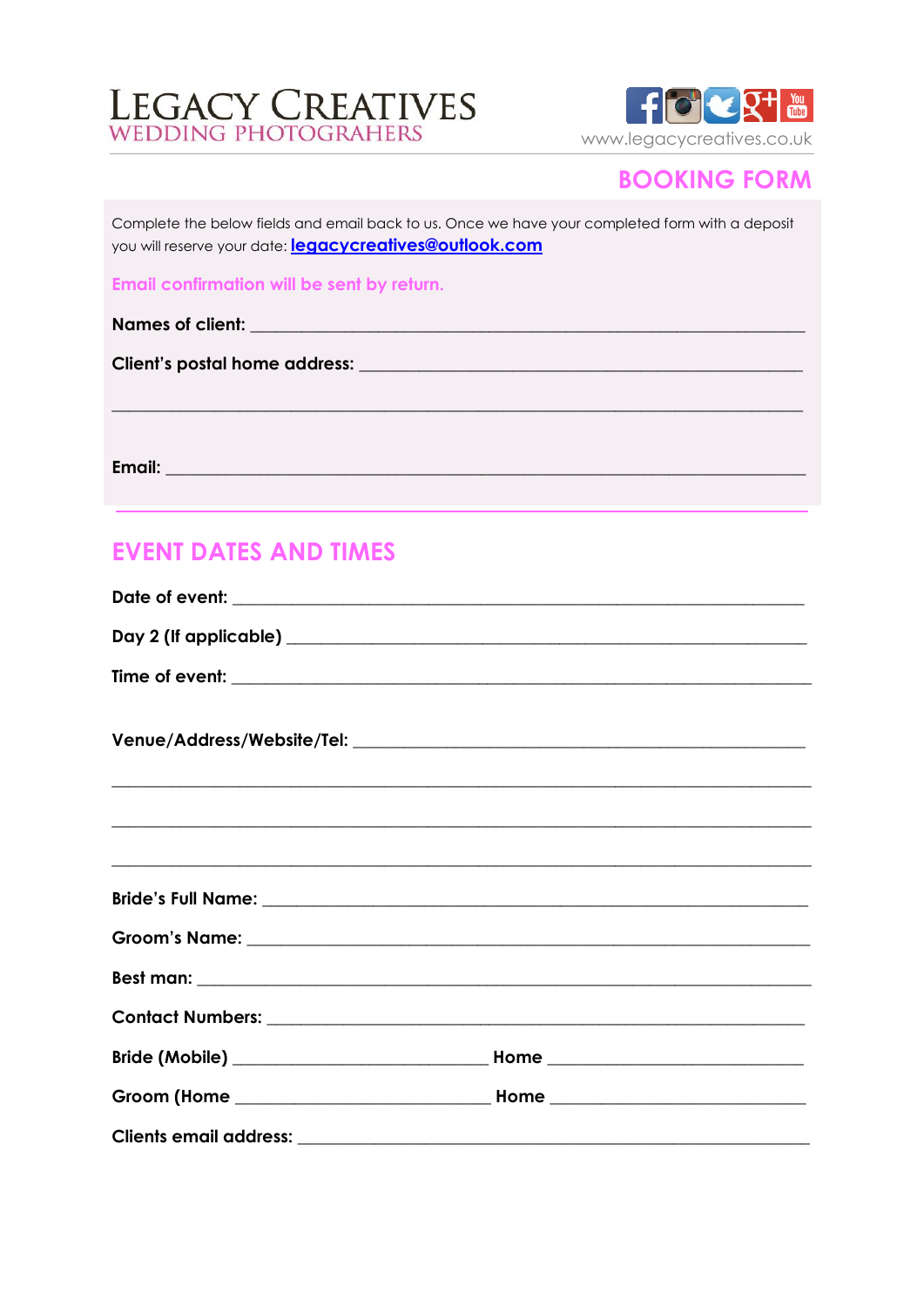

**Approx. number of guests for main reception**: \_\_\_\_\_\_\_\_\_\_\_\_\_\_\_\_\_\_\_\_\_\_\_\_\_\_\_\_\_\_\_\_\_\_\_\_\_

**Approx. number of guests attending evening reception:** \_\_\_\_\_\_\_\_\_\_\_\_\_\_\_\_\_\_\_\_\_\_\_\_\_\_\_

**Any Particular Images required (If you have samples please email long with this form or links below):**

**\_\_\_\_\_\_\_\_\_\_\_\_\_\_\_\_\_\_\_\_\_\_\_\_\_\_\_\_\_\_\_\_\_\_\_\_\_\_\_\_\_\_\_\_\_\_\_\_\_\_\_\_\_\_\_\_\_\_\_\_\_\_\_\_\_\_\_\_\_\_\_\_\_\_\_\_\_\_\_\_\_**

**\_\_\_\_\_\_\_\_\_\_\_\_\_\_\_\_\_\_\_\_\_\_\_\_\_\_\_\_\_\_\_\_\_\_\_\_\_\_\_\_\_\_\_\_\_\_\_\_\_\_\_\_\_\_\_\_\_\_\_\_\_\_\_\_\_\_\_\_\_\_\_\_\_\_\_\_\_\_\_\_\_**

**\_\_\_\_\_\_\_\_\_\_\_\_\_\_\_\_\_\_\_\_\_\_\_\_\_\_\_\_\_\_\_\_\_\_\_\_\_\_\_\_\_\_\_\_\_\_\_\_\_\_\_\_\_\_\_\_\_\_\_\_\_\_\_\_\_\_\_\_\_\_\_\_\_\_\_\_\_\_\_\_\_**

**If you are having a video produced can you list up to 9 UTUBE songs which you would like in the video as background sound:**

| 2. | <u> 2000 - Andrea Andrew Maria (h. 18</u> |
|----|-------------------------------------------|
|    |                                           |
|    | 4. $\qquad \qquad$                        |
|    |                                           |
|    |                                           |
|    |                                           |
|    |                                           |
|    | 9. $\overline{\phantom{a}}$               |
|    |                                           |

On occasions Legacy Creatives Photography would like to use images/video for marketing purposes within Facebook Pages, Instagram and online and print advertising. Would you be willing to agree to this:

| YES |  | <b>NO</b> |
|-----|--|-----------|
|     |  |           |

**Deposits & Payment details for deposit & balance:** 

Halifax Bank, Account Number **00 495 170** Sort Code **11 05 95** *(Ref: Surnames) Paypal via: [didiking89@hotmail.com](mailto:didiking89@hotmail.com) or cheques payable to Legacy Creatives (Posted to Legacy, 49 Whitburn Avenue, Birmingham B42 1QH)*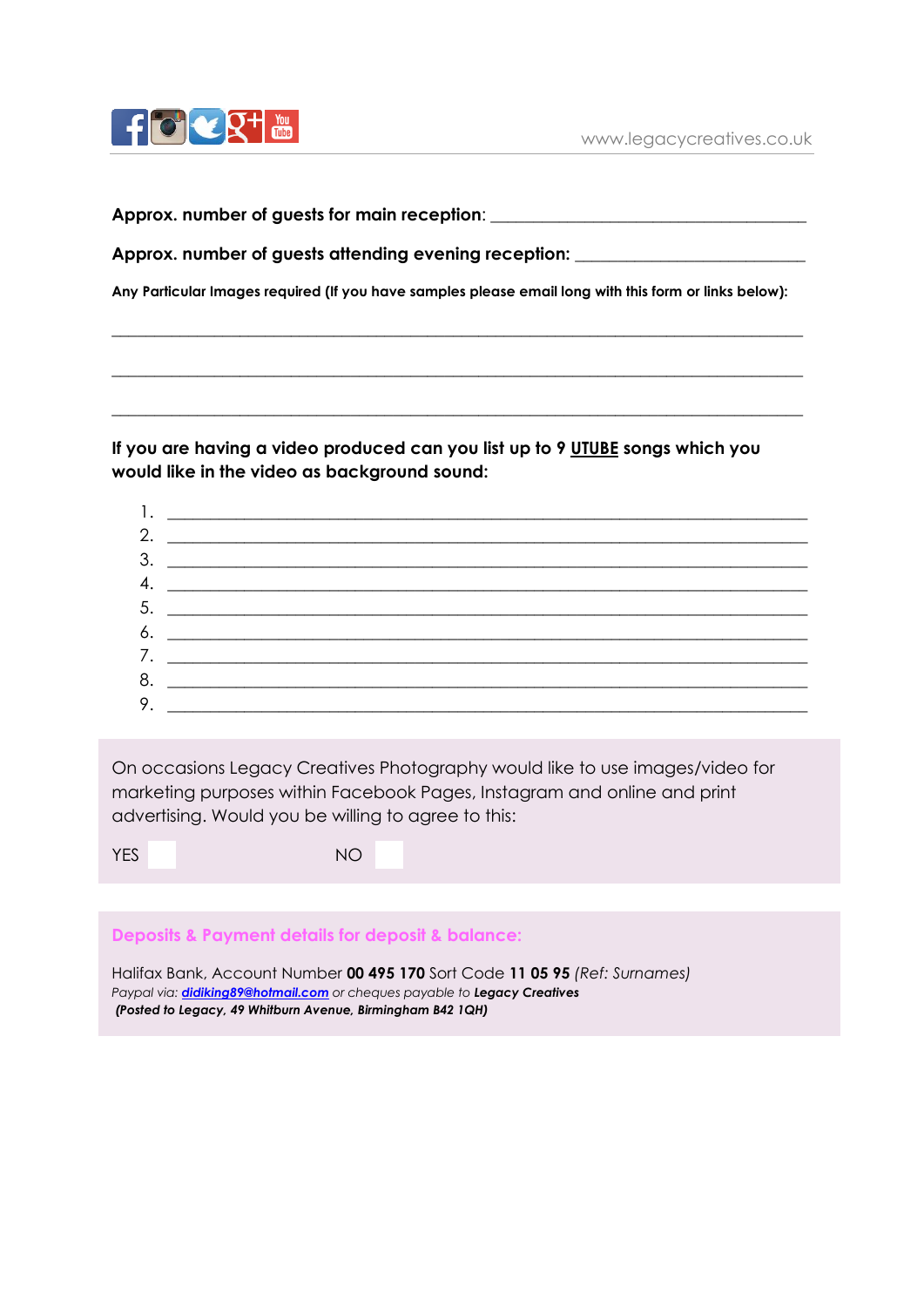LEGACY CREATIVES

**NOTE:** If you required any additional images can you specify what these will below in the wedding schedule. The more information you provide we will be able to capture those specific images.

Images will be provided on a DVD/USB two/three weeks after the wedding. Images will be posted to the CLIENTS POSTAL ADDRESS.

### **WEDDING DAY SCHEDULE**

| <b>Events</b>                       | <b>Times/locations</b> | <b>Images Required</b> |
|-------------------------------------|------------------------|------------------------|
| Time of arrival to<br>the venue     |                        |                        |
| Car shots                           |                        |                        |
| <b>Outdoor shots</b>                |                        |                        |
| <b>Family Shots</b>                 |                        |                        |
| <b>Speeches</b>                     |                        |                        |
| <b>Cake cutting</b>                 |                        |                        |
| 1st Dance                           |                        |                        |
| <b>Special Moments</b>              |                        |                        |
| Time of departure<br>from the venue |                        |                        |

#### **I here declare that I am happy with the terms and conditions of this job**

Signed \_\_\_\_\_\_\_\_\_\_\_\_\_\_\_\_\_\_\_\_\_\_\_\_\_\_\_\_\_\_\_\_\_\_\_\_\_\_\_\_ Date \_\_\_\_\_\_\_\_\_\_\_\_\_\_\_\_\_\_\_\_\_

Copyright, Designs and Patents Act 1988. The photographer will retain the copyright, if the photographer has been paid for his work, the payment will be for the photographer's time and typically an allocated number of prints. The copyright to the photos will remain with the photographer, and therefore any reproduction without permission would be an infringement of copyright. The law gives the creators of literary, dramatic, musical, artistic works, sound recordings, broadcasts, films and typographical arrangement of published editions, rights to control the ways in which their material may be used. The rights cover; broadcast and public performance, copying, adapting, issuing, renting and lending copies to the public.